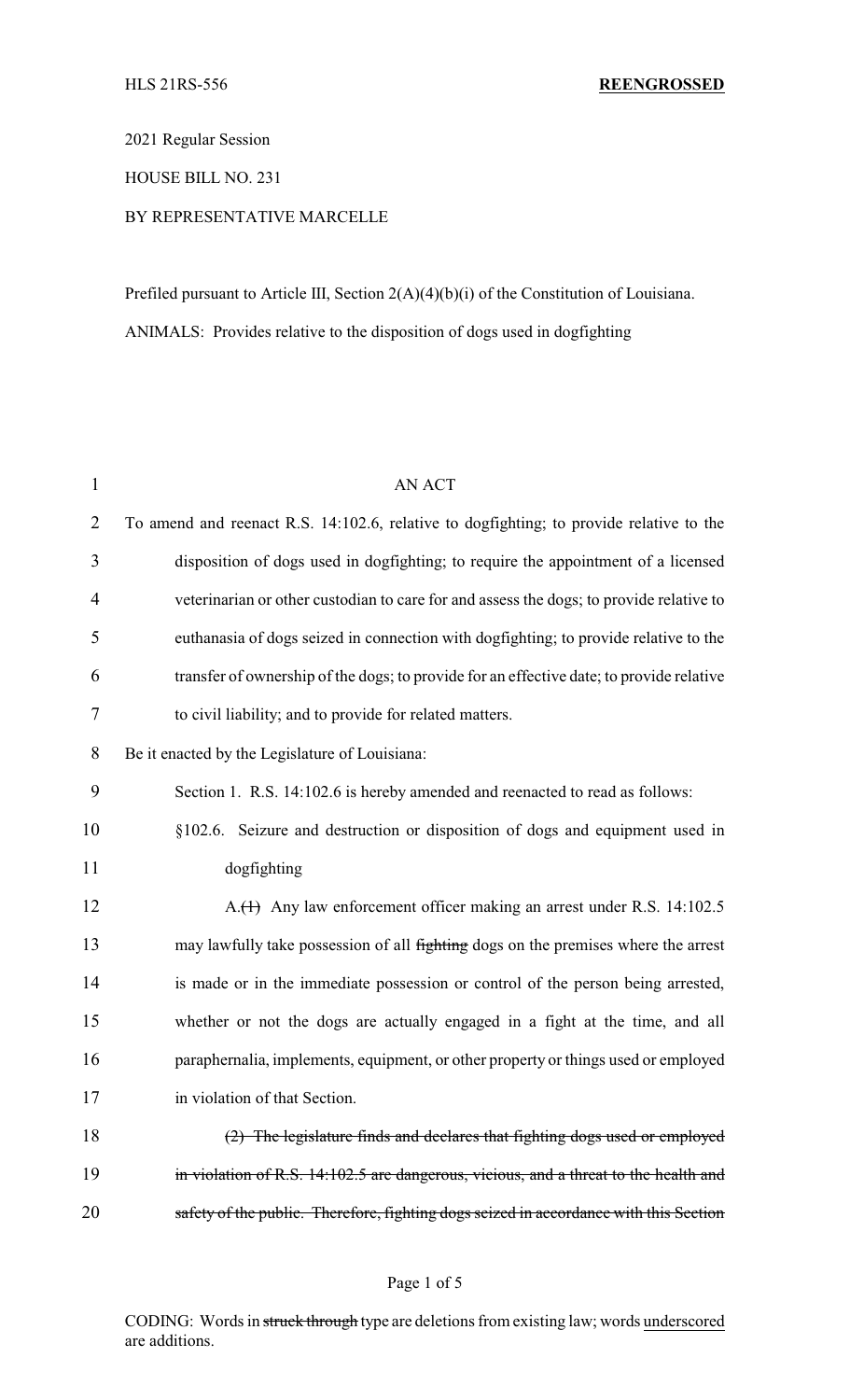1 are declared to be contraband and, notwithstanding R.S. 14:102.1, the officer, an 2 animal control officer, or a licensed veterinarian may cause them to be humanely euthanized as soon as possible by a licensed veterinarian or a qualified technician and shall not be civilly or criminally liable for so doing. Fighting dogs not destroyed immediately shall be disposed of in accordance with R.S. 14:102.2.

 B.(1) The officer, after taking possession of any dogs other than those destroyed or disposed of pursuant to Subsection A and of the other paraphernalia, implements, equipment, or other property or things, shall file with the district court of the parish within which the alleged violation occurred an affidavit stating therein the name of the person charged, a description of the property so taken and the time and place of the taking thereof, together with the name of the person who claims to own such property, if known, and that the affiant has reason to believe and does believe, stating the ground of such belief, that the property so taken was used or employed in such violation.

 (2) The seizing officer shall dispose of any dogs or other animals seized in 16 the manner provided for in R.S. 14:102.2. The seizing officer shall appoint a licensed veterinarian or other suitable custodian to care for any such dog. The costs for veterinarian care shall be paid by the parish government in the parish where the dog is found.

 (3)(a) Each dog shall be individually assessed by the veterinarian or custodian to determine whether the dog is suitable for placement. A dog may be rehomed if the veterinarian or custodian has acquired legal possession of the dog and has notified the adopting owner that the dog was seized in connection with a charge of dogfighting. Prior to placement, the dog shall be sterilized and microchipped at the expense of the new owner.

 (b) A veterinarian who makes a determination that a dog is suitable to be rehomed pursuant to this Paragraph shall not be liable to any individual for damages caused by such dog.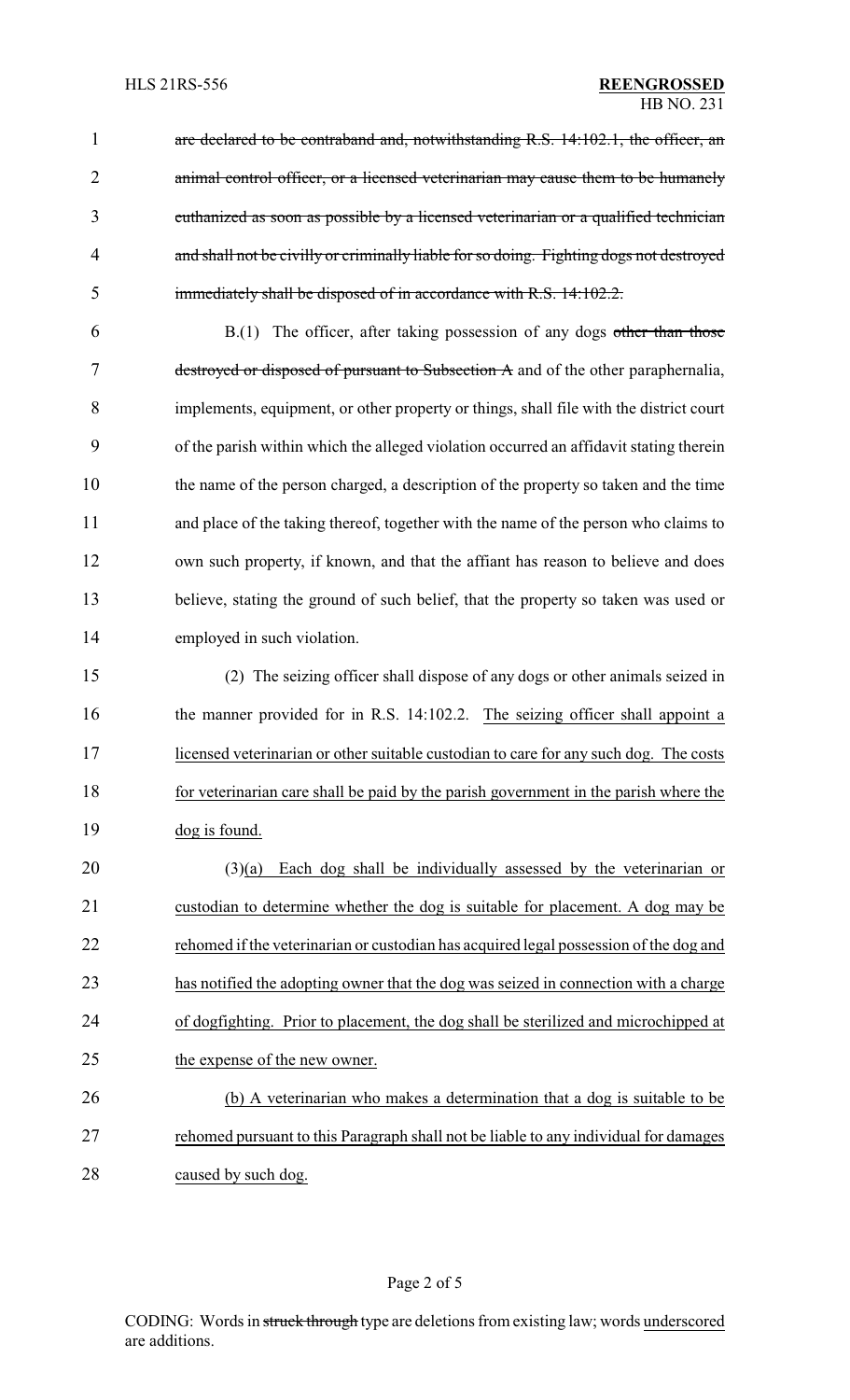| $\mathbf{1}$   | (4) The veterinarian or custodian may euthanize a dog with no owner that is                  |
|----------------|----------------------------------------------------------------------------------------------|
| $\overline{2}$ | seized in connection with a charge of dogfighting if the dog is determined to be an          |
| 3              | unsuitable pet. Any euthanization shall be conducted in a humane manner by a                 |
| $\overline{4}$ | licensed veterinarian or a certified animal euthanasia technician after the hold period,     |
| 5              | as provided for in R.S. 14:102.2, has expired.                                               |
| 6              | $(5)$ He The seizing officer shall thereupon deliver the any other property so               |
| 7              | taken to such court which shall, by order in writing, place such paraphernalia,              |
| 8              | implements, equipment, or other property in the custody of a suitable custodian, to          |
| 9              | be kept by such custodian until the conviction or final discharge of the accused, and        |
| 10             | shall send a copy of such order without delay to the district attorney of the parish.        |
| 11             | The custodian so named and designated in such order shall immediately thereupon              |
| 12             | assume the custody of such property and shall retain the same, subject to the order          |
| 13             | of the court before which the accused shall be required to appear for trial.                 |
| 14             | C. Any person claiming an interest in a seized animal may post a bond with                   |
| 15             | the court in accordance with the provisions of R.S. 14:102.2( $\Theta$ ) in order to prevent |
| 16             | delay the disposition of such animal until a court order is issued pursuant to               |
| 17             | Subsection D of this Section                                                                 |
| 18             | D. Upon conviction of the person so charged, all dogs so seized shall be                     |
| 19             | adjudged by the court to be forfeited and the court shall order a humane disposition         |
| 20             | of the same in accordance with R.S. 14:102.2. The court may also in its discretion           |
| 21             | order the forfeiture of the bond posted, as well as payment of any reasonable or             |
| 22             | additional costs incurred in the boarding or veterinary treatment of any seized dog,         |
| 23             | as provided in R.S. 14:102.2. In the event of the acquittal or final discharge, without      |
| 24             | conviction, of the accused, the court shall, on demand, direct the delivery of the           |
| 25             | animals and other property so held in custody to the owner thereof and order the             |
| 26             | return of any bond posted pursuant to R.S. $14:102.2 \times C$ , less reasonable             |
| 27             | administrative costs. Nothing in this Subsection shall preclude the accused from             |
| 28             | transferring ownership, in writing, to the custodian of the dog or the court from            |
| 29             | ordering such transfer of ownership.                                                         |

# Page 3 of 5

CODING: Words in struck through type are deletions from existing law; words underscored are additions.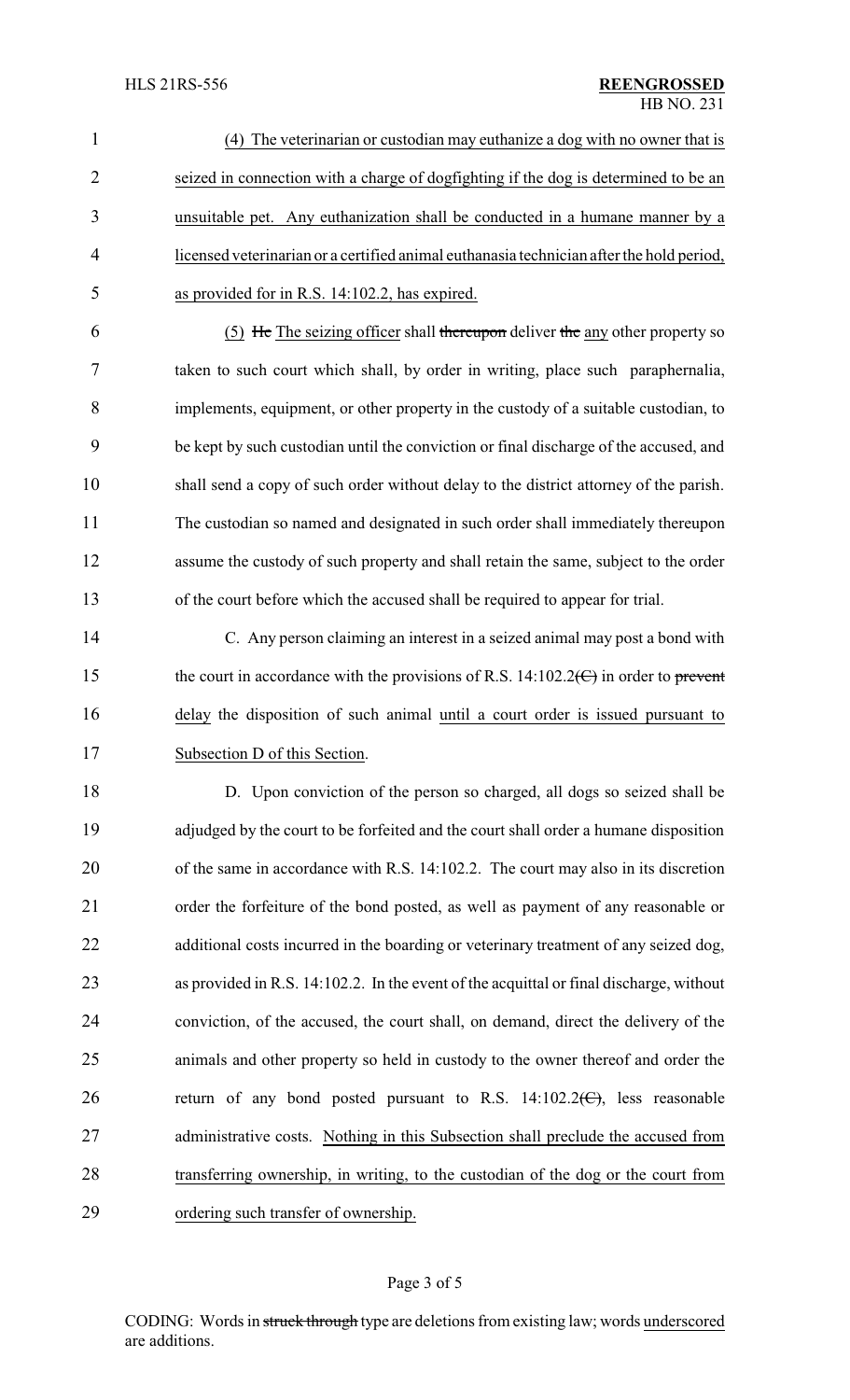- 1 Section 2. This Act shall become effective upon signature by the governor or, if not
- 2 signed by the governor, upon expiration of the time for bills to become law without signature
- 3 by the governor, as provided by Article III, Section 18 of the Constitution of Louisiana. If
- 4 vetoed by the governor and subsequently approved by the legislature, this Act shall become
- 5 effective on the day following such approval.

### DIGEST

The digest printed below was prepared by House Legislative Services. It constitutes no part of the legislative instrument. The keyword, one-liner, abstract, and digest do not constitute part of the law or proof or indicia of legislative intent. [R.S. 1:13(B) and 24:177(E)]

| HB 231 Reengrossed | 2021 Regular Session | Marcelle |
|--------------------|----------------------|----------|
|                    |                      |          |

Abstract: Authorizes law enforcement officers to lawfully take possession of all dogs on premises where an arrest is made for dogfighting, and provides relative to the appointment of and assessment by licensed veterinarians or other custodians for the care of the seized dogs.

Present law (R.S. 14:102.5) provides for the crime of dogfighting.

Proposed law retains present law.

Present law (R.S. 14:102.6) authorizes law enforcement officers to lawfully take possession of all fighting dogs on the premises where an arrest is made or in the immediate possession or control of the person being arrested for dogfighting.

Proposed law amends present law to authorize law enforcement officers to lawfully take possession of all dogs on the premises where an arrest is made or in the immediate possession or control of the person being arrested for dogfighting.

Present law provides for legislative findings that fighting dogs are dangerous, vicious, and a threat to the health and safety of the public. Further provides that fighting dogs seized in accordance with present law are declared to be contraband and the officer, an animal control officer, or a licensed veterinarian may cause them to be humanely euthanized as soon as possible by a licensed veterinarian or a qualified technician. Prohibits civil or criminal liability when a fighting dog is humanely euthanized.

Proposed law removes present law.

Present law requires the seizing officer to dispose of any dogs seized in the manner provided by present law (R.S. 14:102.2).

Proposed law retains present law and requires the seizing officer to appoint a licensed veterinarian or other suitable custodian to care for dogs that are seized and also requires the veterinarian or custodian to individually assess each dog to determine whether the dog is suitable for placement. Further provides that a dog may be rehomed if the veterinarian or custodian has acquired legal possession of the dog and has notified the adopting owner that the dog was seized in connection with a charge of dogfighting.

Proposed law also provides that the parish government where the dog is found shall pay the costs for veterinarian care.